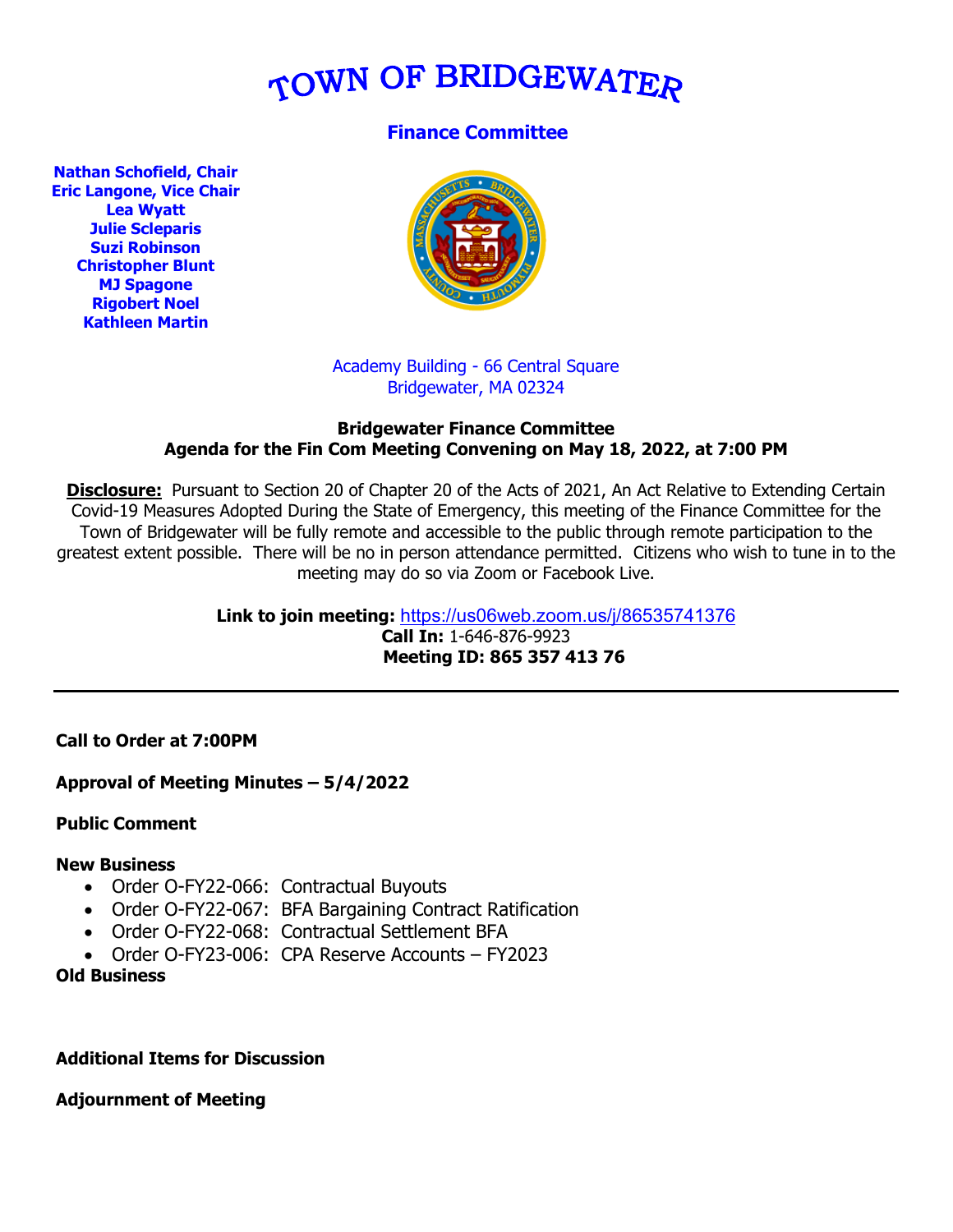

In Town Council, Tuesday, May 10, 2022

Council Order: O-FY22-066

| Introduced By:          | <b>Town Manager</b> |
|-------------------------|---------------------|
| Date Introduced         | May 10, 2022        |
| First Reading:          | May 10, 2022        |
| Second Reading/Hearing: |                     |
| Amendments Adopted:     |                     |
| Third Reading:          |                     |
| Date Adopted:           |                     |
| Date Effective:         |                     |

## **Order O-FY22-066**

## **CONTRACTUAL BUYOUTS**

**ORDERED,** that the Town Council assembled vote to,

Pursuant to Section 6-4 of the Town of Bridgewater Charter, that the Town Council of Bridgewater, Massachusetts in Town Council assembled vote to appropriate and transfer \$47,650.15 from Employer's Liability Trust Fund to accounts as outlined:

| <b>Source of Funds</b>         | <b>Account No.</b> | <b>GL Account Description</b> | Amount        |
|--------------------------------|--------------------|-------------------------------|---------------|
| <b>Employee Liability Fund</b> | 80045-596100       | <b>TRANSFER TO GF</b>         | 47,650.15     |
| Total:                         |                    |                               | 47,650.15     |
| Use of Funds                   | <b>Account No.</b> | <b>GL Account Description</b> | <b>Amount</b> |
| <b>LIBRARY DEPT SALARIES</b>   | 06105001-519005    | Salary Contractual Pay        | 38,125.15     |
| <b>ISD DEPT SALARIES</b>       | 02405001-519005    | Salary Contractual Pay        | 9,525.00      |
| Total                          |                    |                               | 47,650.15     |

*Explanation*: Contractual Buyouts for Retirements from ISD and Library

| $\sqrt{2}$<br><br>∽.<br>$\sim$<br>Referrance | $\mathbf{r}$<br>Disposition(s) |
|----------------------------------------------|--------------------------------|
|                                              |                                |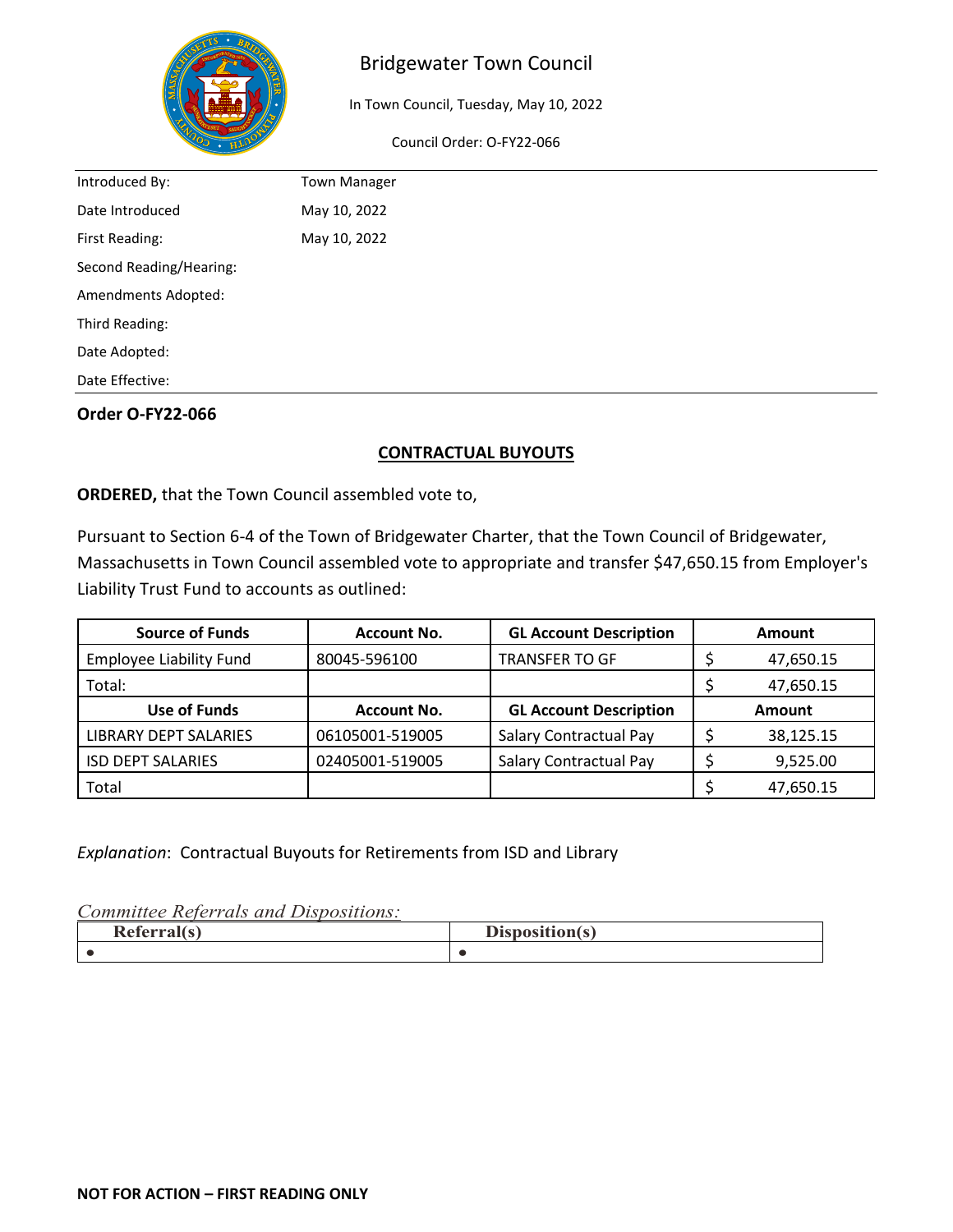

In Town Council, Tuesday, May 10, 2022

Council Order: O-FY22-067

| Introduced By:          | <b>Town Manager</b> |
|-------------------------|---------------------|
| Date Introduced         | May 10, 2022        |
| First Reading:          | May 10, 2022        |
| Second Reading/Hearing: |                     |
| Amendments Adopted:     |                     |
| Third Reading:          |                     |
| Date Adopted:           |                     |
| Date Effective:         |                     |

# **Order O-FY22-067**

# **BFA BARGAINING CONTRACT RATIFICATION**

**ORDERED,** that the Town Council assembled vote to,

ORDERED, in accordance with section 4-2 (15) of the Bridgewater Home Rule Charter, that the Town Council assembled vote to approve the negotiated agreement covering July 1, 2021 through June 30, 2024 with the Bridgewater Firefighters Assn (BFA), Local 2611 I.A.F.F

*Explanation*: The Town Manager negotiated an agreement with the Bridgewater BFA, Local 2611, IAFF, An affirmative vote of the Council will approve the contract as presented. A concurrent transfer request will fund the appropriation thereof.

| $\sqrt{2}$<br>D<br><b>Referral</b> | T.<br>$\mathbb{R}$ and $\mathbb{R}$<br>$\sim$<br>$- -$<br><b>DIS</b><br>$\sim$ |
|------------------------------------|--------------------------------------------------------------------------------|
|                                    |                                                                                |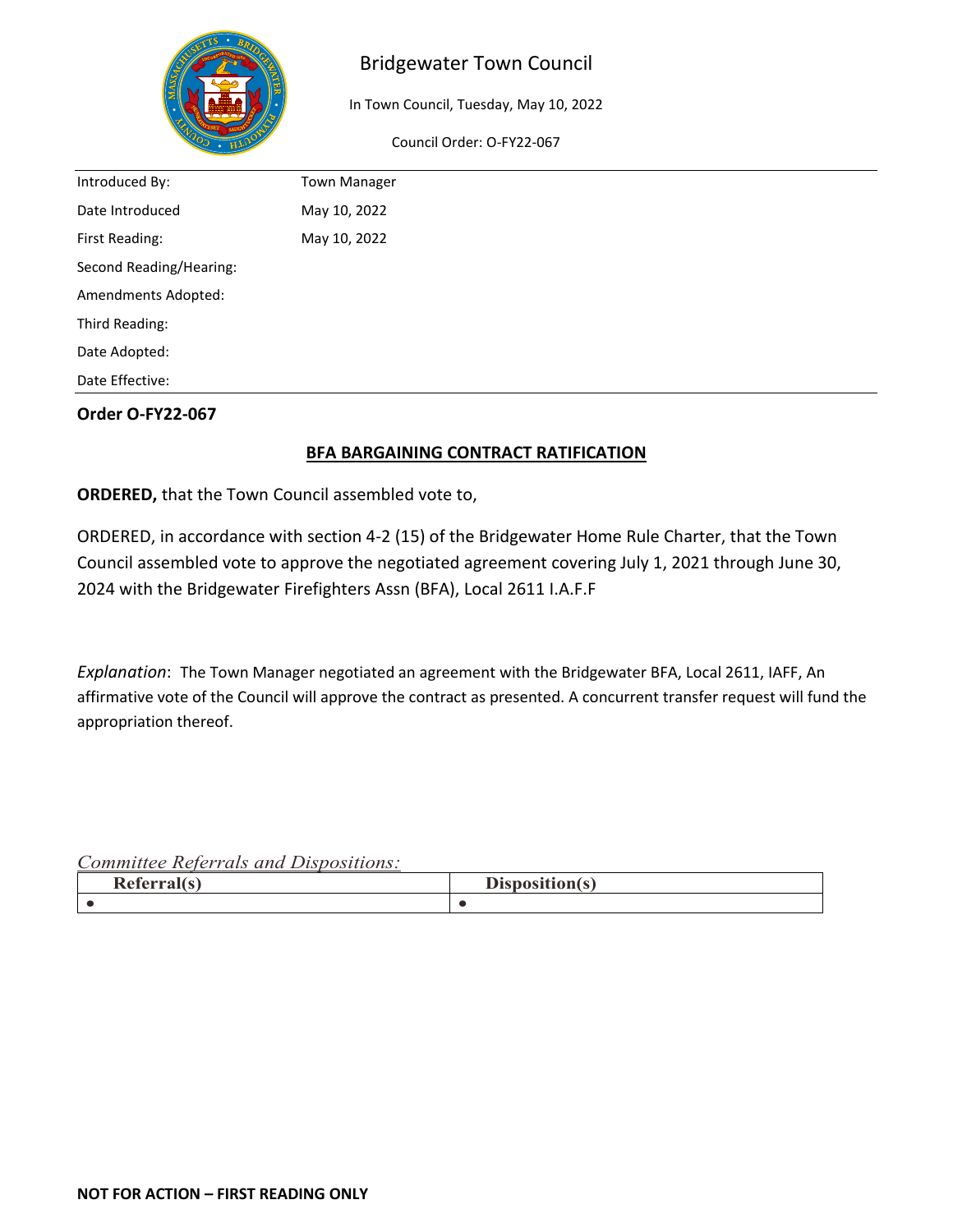

In Town Council, Tuesday, May 10, 2022

Council Order: O-FY22-068

| Introduced By:          | <b>Town Manager</b> |
|-------------------------|---------------------|
| Date Introduced         | May 10, 2022        |
| First Reading:          | May 10, 2022        |
| Second Reading/Hearing: |                     |
| Amendments Adopted:     |                     |
| Third Reading:          |                     |
| Date Adopted:           |                     |
| Date Effective:         |                     |

### **Order O-FY22-068**

## **CONTRACTUAL SETTLEMENT BFA**

**ORDERED,** that the Town Council assembled vote to,

Pursuant to Section 6-4 of the Town of Bridgewater Charter, that the Town Council of Bridgewater, Massachusetts in Town Council assembled vote to appropriate and transfer from below schedule Source of Funds to below schedule Use of Funds:

| <b>Source of Funds</b>            | <b>Account No.</b> | <b>GL Account Description</b> | Amount     |
|-----------------------------------|--------------------|-------------------------------|------------|
| OTHER ONE TIME STABILIZATION FUND | 80135-596100       | <b>TRANSFER TO GF</b>         | 150,000.00 |
|                                   |                    |                               |            |
| Total:                            |                    |                               | 150,000.00 |
| Use of Funds                      | <b>Account No.</b> | <b>GL Account Description</b> | Amount     |
| <b>Salaries</b>                   | 02205001-510000    | Salary & Wages Full Time      | 101,822.00 |
| <b>Salaries</b>                   | 02205001-513000    | Salary & Wages Full Time      | 42,789.00  |
| <b>Salaries</b>                   | 02205001-514000    | Salary & Wages Full Time      | 3,589.00   |
| Medicare                          | 09145170-517003    | Medicare                      | 1,800.00   |
| Total                             |                    |                               | 150,000.00 |

*Explanation*: *Settlement of Bridgewater Firefighters Association IIAF Local 2611 FY2022-FY2024*

| $\sqrt{2}$<br>$\blacksquare$<br>$-$<br><br>ъ.<br>- 1<br>---<br>$\cdot\cdot\cdot$ | $\sim$<br>-----<br>$\sim$<br>$-$<br><b>DR</b> |
|----------------------------------------------------------------------------------|-----------------------------------------------|
|                                                                                  |                                               |